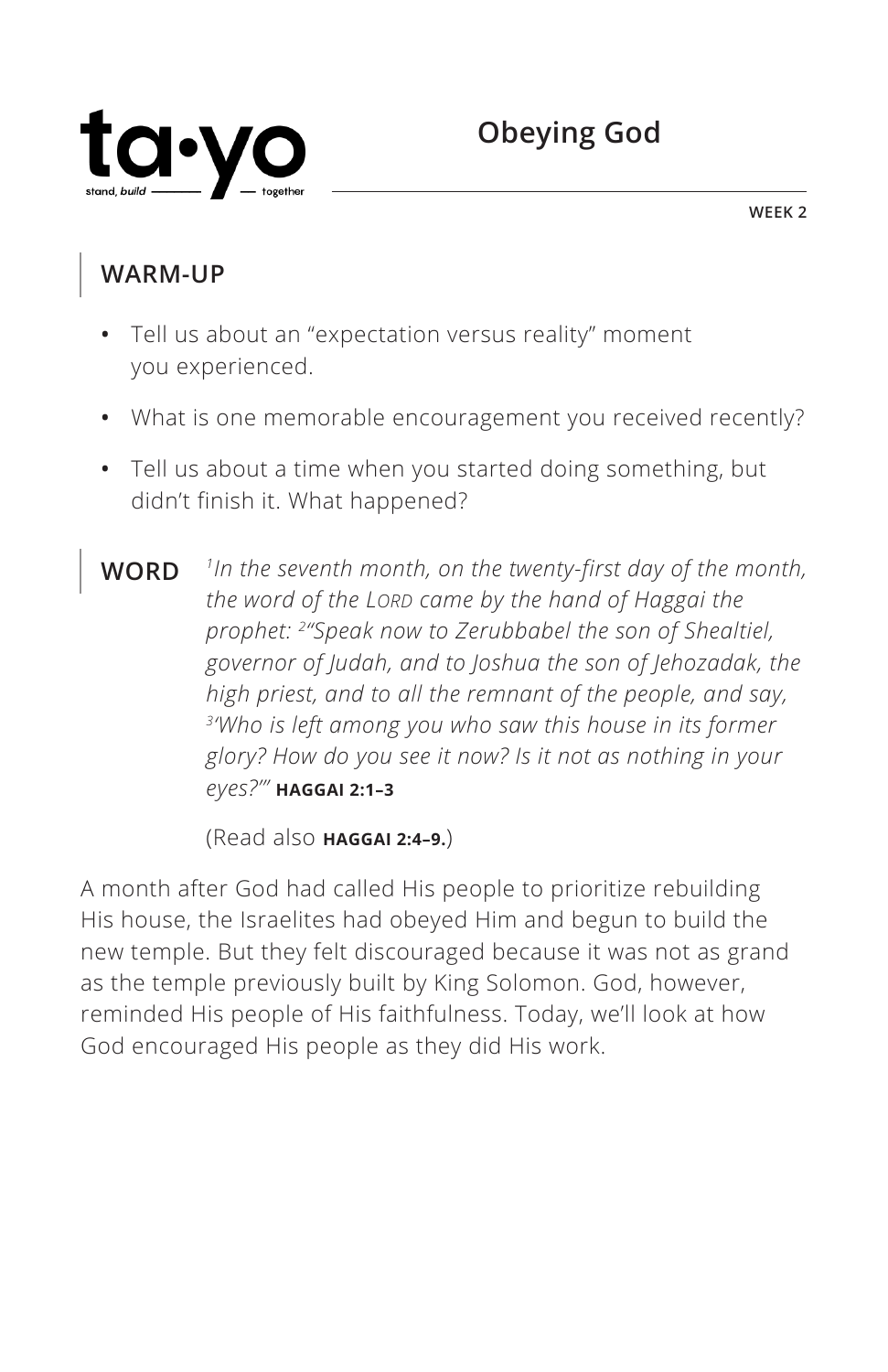### **1 Be strong, for God is with you.**

*4"'Yet now be strong, O Zerubbabel, declares the LORD. Be strong, O Joshua, son of Jehozadak, the high priest. Be strong, all you people of the land, declares the LORD. Work, for I am with you, declares the LORD of hosts, 5according to the covenant that I made with you when you came out of Egypt. My Spirit remains in your midst. Fear not.'" ^***HAGGAI 2:4–5**

God saw the doubts and fears and thoughts of His people, and He told them that He was with them. The Israelites at that time were used to thinking of the Ark of the Covenant—and later the temple—as the presence of God. So God reminded them that "*My Spirit remains in your midst.*" He was teaching them that His presence was not dependent on a physical structure. As we take the step of obedience to God, He also reminds us to be strong and continue the work, because He is with us. What is one thing you knew you couldn't have done without the strengthening presence of God?

## **2 Fear not, for God will make a way.**

*5" . . . 'My Spirit remains in your midst. Fear not. 6For thus says the LORD of hosts: Yet once more, in a little while, I will shake the heavens and the earth and the sea and the dry land. 7And I will shake all nations, so that the treasures of all nations shall come in, and I will fill this house with glory, says the LORD of hosts.'" ^***HAGGAI 2:5–7**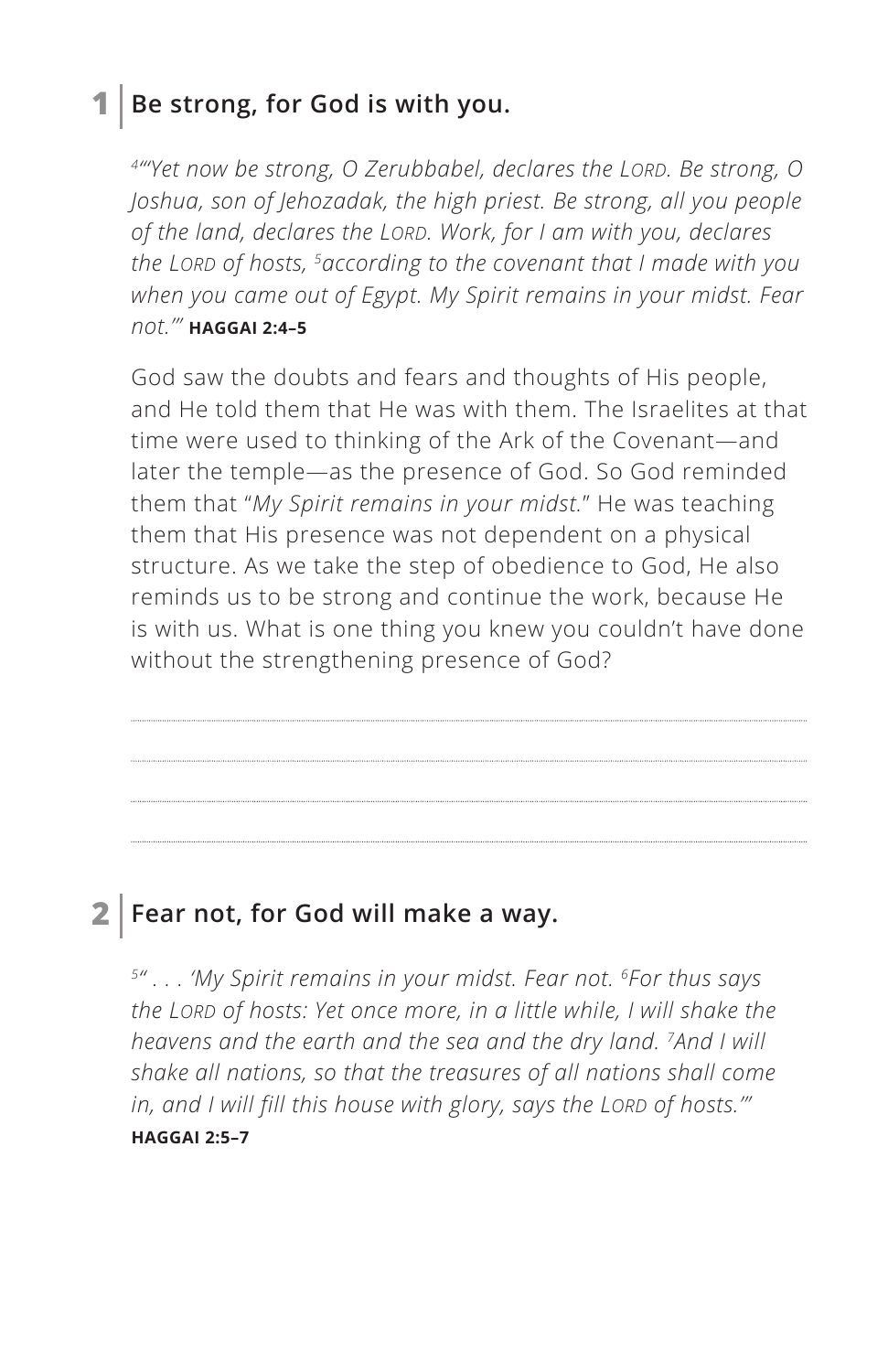The Israelites were disheartened by the work of their hands just a month into the building of the temple. But God encouraged them not to be afraid. He told them what He was about to do. What you see with your physical eyes is nothing compared to what God has planned. In His providence, He is at work in our lives and in the world—preparing things, working behind the scenes, creating opportunities, closing doors, and rearranging circumstances. He makes a way for His purposes to be fulfilled. What's one time you wanted to give up on the way to a goal because your work seemed insignificant or discouraging? How did God encourage you and make a way for you?

## **3 Trust God, for He is true to His promises.**

*"'The latter glory of this house shall be greater than the former, says the LORD of hosts. And in this place I will give peace, declares the LORD of hosts.'" ^***HAGGAI 2:9**

God continued to encourage His people that the glory of the new temple would be even greater than the old. He reminded them that the treasure on earth was actually His (Haggai 2:8), and He could use it for His purposes. And then to His people who had finally come out of almost seventy years of exile, God promised that there would be peace. How do you think this passage encouraged God's people at that time?